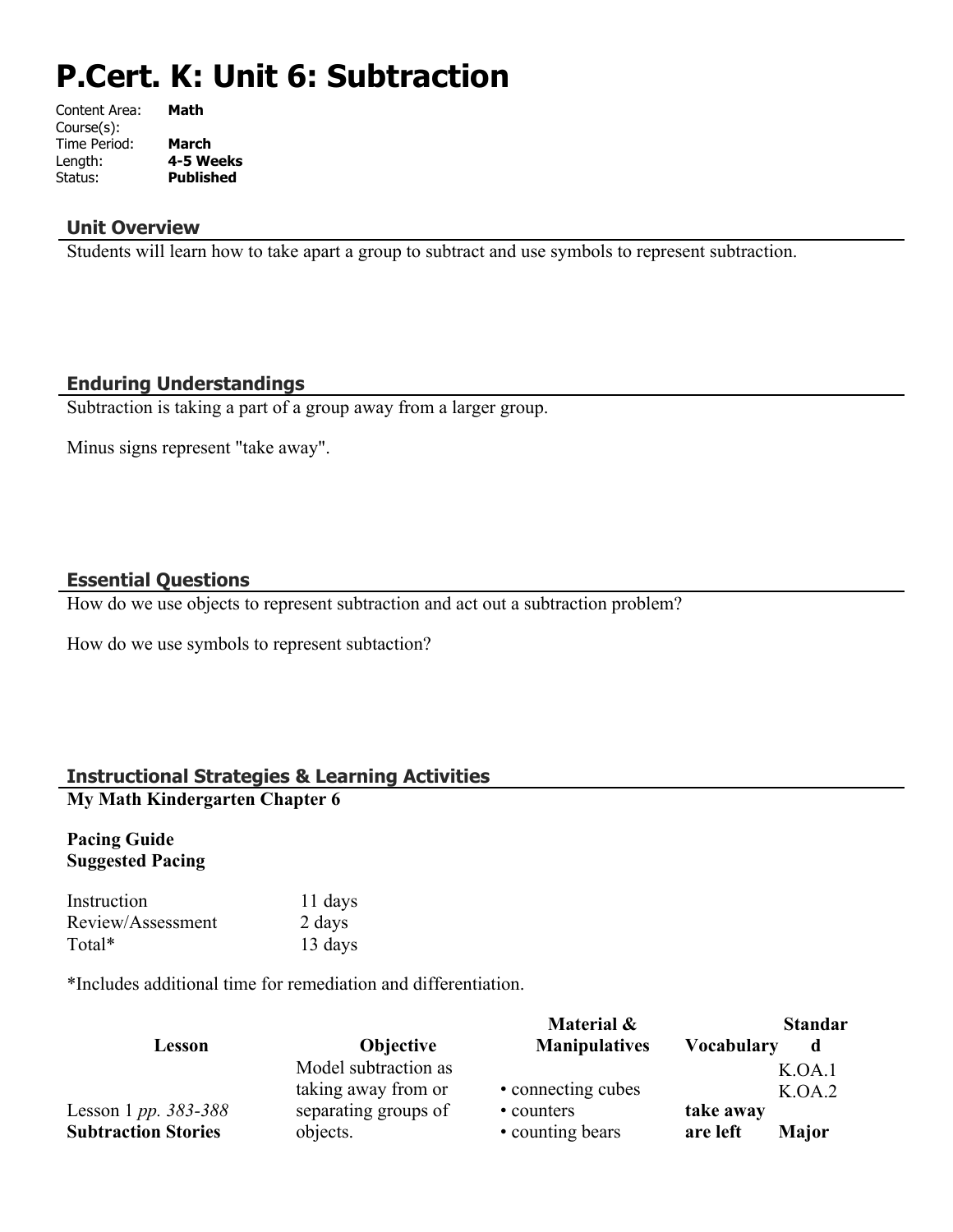|                                                                                                                          |                                                                                  |                                                                                                            |                                                | <b>Cluster</b>                                                                      |
|--------------------------------------------------------------------------------------------------------------------------|----------------------------------------------------------------------------------|------------------------------------------------------------------------------------------------------------|------------------------------------------------|-------------------------------------------------------------------------------------|
|                                                                                                                          |                                                                                  |                                                                                                            |                                                | MP 1, 2,<br>4, 5, 6, 7<br>K.OA.1<br>K.OA.2                                          |
|                                                                                                                          |                                                                                  | • buttons                                                                                                  |                                                | Major<br><b>Cluster</b>                                                             |
| Lesson 2 pp. 389-394<br><b>Use Objects to Subtract</b><br><b>Check My Progress</b>                                       | Use concrete objects to<br>solve subtraction<br>problems.                        | • counters<br>• paper<br>• crayons                                                                         | subtract                                       | MP <sub>1</sub> , 2,<br>5, 6                                                        |
|                                                                                                                          |                                                                                  |                                                                                                            |                                                | K.OA.1<br>K.OA.2<br>K.OA.5                                                          |
|                                                                                                                          |                                                                                  |                                                                                                            |                                                | <b>Major</b><br><b>Cluster</b>                                                      |
| Lesson 3 pp. 397-402<br>Use the $-$ Symbol                                                                               | Use the minus symbol $(-)$<br>to show subtraction.                               | • counters<br>• connecting cubes                                                                           | minus sign MP 1, 2,<br>$\left(\text{-}\right)$ | 4, 5, 8<br>K.OA.1<br>K.OA.2<br>K.OA.5                                               |
| Lesson 4 pp. $403 - 408$<br>Use the $=$ Symbol                                                                           | Use the $(=)$ symbol in<br>subtraction sentences.                                | • connecting cubes<br>• counters<br>• color tiles                                                          |                                                | Major<br><b>Cluster</b><br>MP 1, 2,<br>3, 6, 8<br>K.OA.1<br>K.OA.2<br>K.OA.5        |
| Lesson 5 pp. $409-414$<br><b>How Many Are Left?</b>                                                                      | Use concrete objects to<br>show how many are left.                               | $\cdot$ clay<br>• write on/wipe off<br>board<br>• counters<br>• attribute blocks                           |                                                | <b>Major</b><br><b>Cluster</b><br>MP 1, 2,<br>3, 4, 6<br>K.OA.1<br>K.OA.2<br>K.OA.5 |
| Lesson 6 pp. $415-420$<br><b>Problem Solving Strategy:</b><br><b>Write a Number Sentence</b><br>Lesson 7 pp. $421 - 426$ | Write a number sentence<br>to solve subtraction<br>problems.<br>Take apart 10 by | • pencils<br>• paper<br>• counting bears<br>• color tiles<br>• string<br>• attribute buttons<br>• counters |                                                | <b>Major</b><br><b>Cluster</b><br>MP 1, 3,<br>4, 6, 8<br>K.OA.3                     |
| <b>Subtract to Take Apart 10</b>                                                                                         | subtracting.                                                                     | • connecting cubes                                                                                         |                                                | <b>Major</b>                                                                        |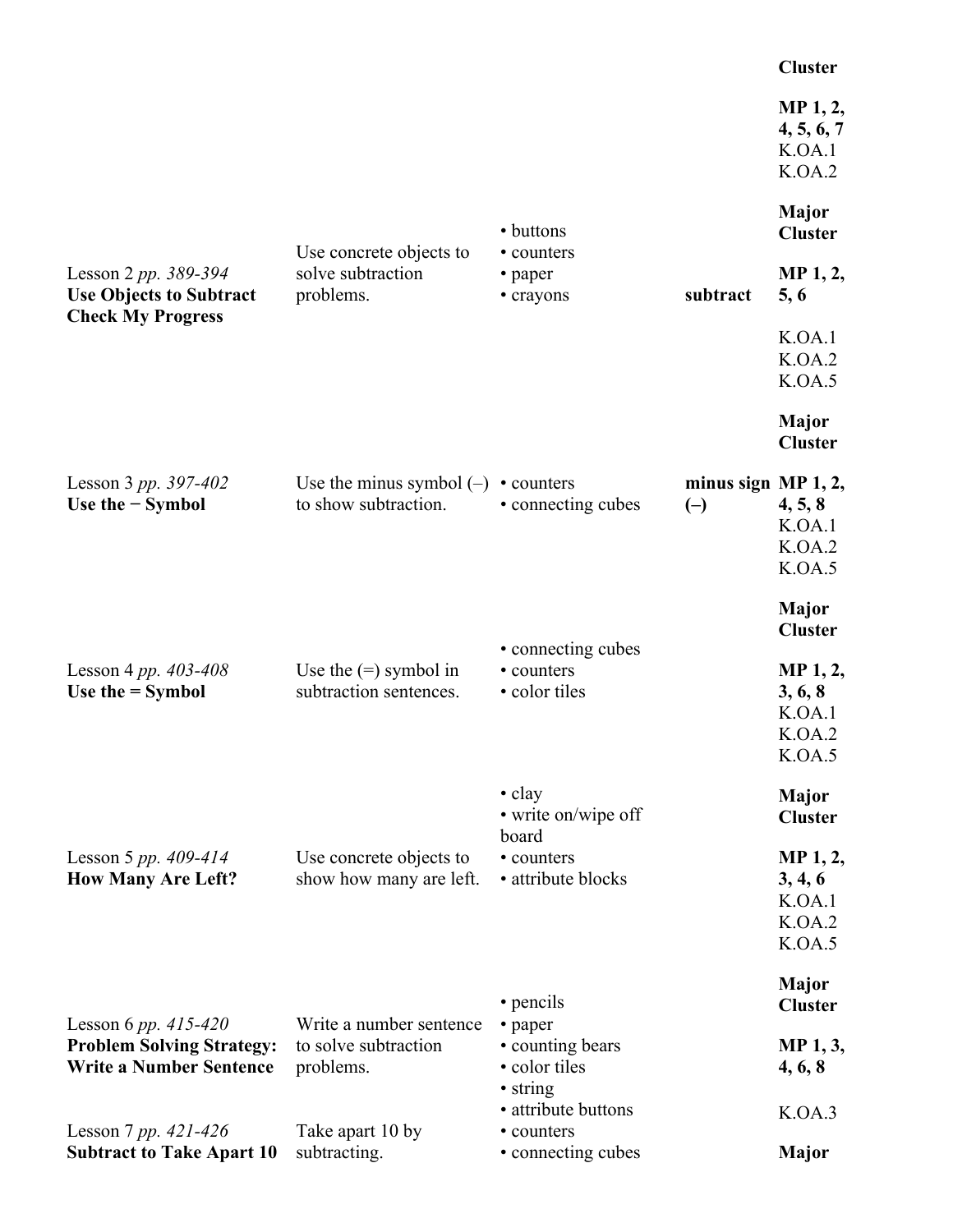# **Integration of 21st Century Themes and Career Exploration**

| CRP.K-12.CRP2        | Apply appropriate academic and technical skills.                                   |
|----------------------|------------------------------------------------------------------------------------|
| <b>CRP.K-12.CRP5</b> | Consider the environmental, social and economic impacts of decisions.              |
| CRP.K-12.CRP4        | Communicate clearly and effectively and with reason.                               |
| CRP.K-12.CRP1        | Act as a responsible and contributing citizen and employee.                        |
| CRP.K-12.CRP8        | Utilize critical thinking to make sense of problems and persevere in solving them. |

# **Technology Integration**

Utilize programs on the IPad.

Use of Shutterfly Share Site.

Smartboard lessons and technology

# **Interdisciplinary Connections**

| LA.RF.K.1 | Demonstrate understanding of the organization and basic features of print.                                                                                                                          |
|-----------|-----------------------------------------------------------------------------------------------------------------------------------------------------------------------------------------------------|
| LA.RF.K.2 | Demonstrate understanding of spoken words, syllables, and sounds (phonemes).                                                                                                                        |
| LA.RI.K.1 | With prompting and support, ask and answer questions about key details in a text.                                                                                                                   |
| LA.RF.K.3 | Know and apply grade-level phonics and word analysis skills in decoding and encoding<br>words.                                                                                                      |
| LA.RI.K.4 | With prompting and support, ask and answer questions about unknown words in a text.                                                                                                                 |
| LA.RI.K.7 | With prompting and support, describe the relationship between illustrations and the text<br>in which they appear (e.g., what person, place, thing, or idea in the text an illustration<br>depicts). |
| LA.RI.K.2 | With prompting and support, identify the main topic and retell key details of a text.                                                                                                               |

# **Differentiation**

Each chapter in My Math teacher manual contains differentiated instruction for Approaching level, On Level and Above level students.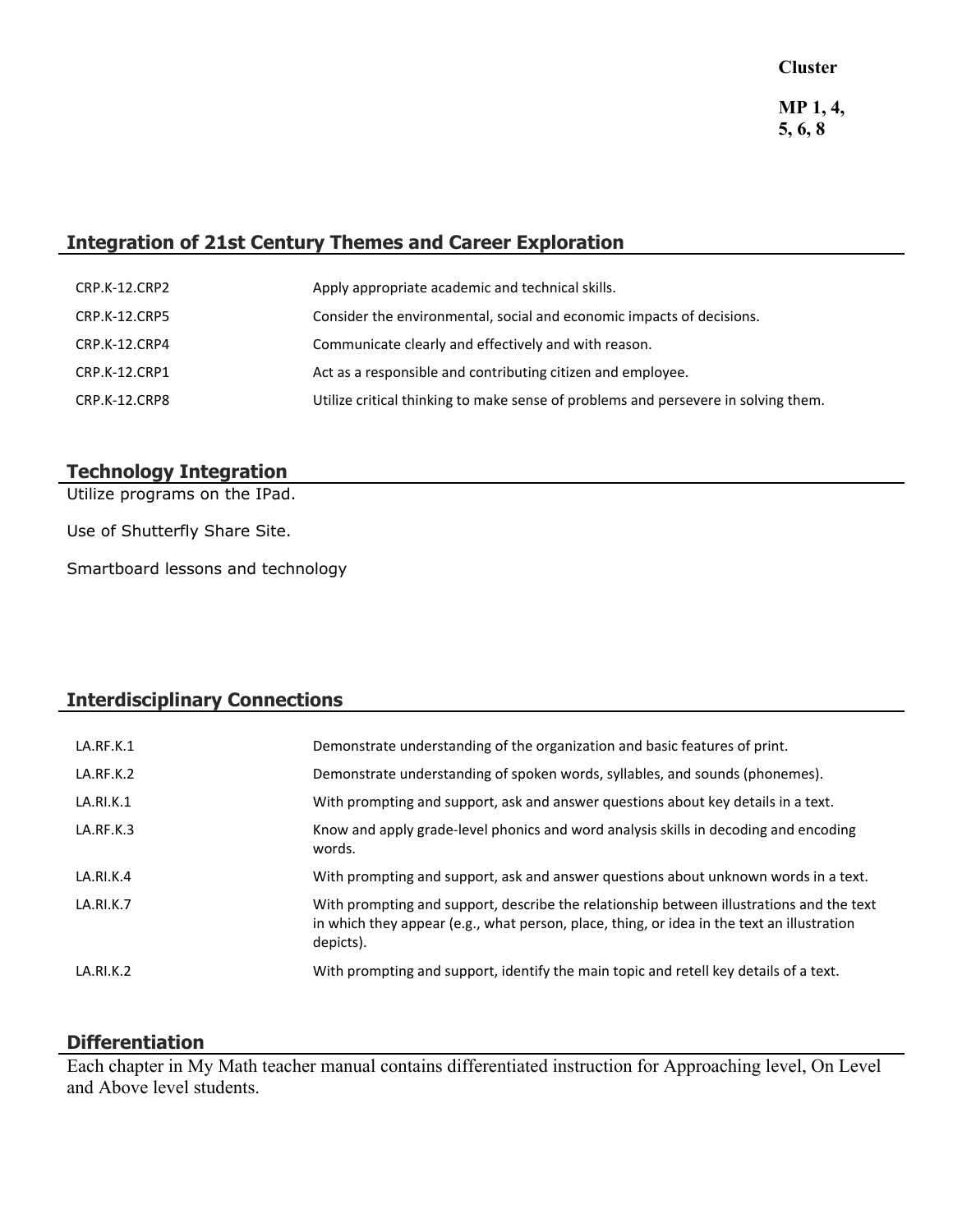# **Modifications & Accommodations**

I&RS and 504 accommodations will be utilized in addition to the differentiated instruction in the Unit.

# **Benchmark Assessments**

Check My Progress

# **Formative Assessments**

Teacher observation

Discussion

Worksheets

#### **Summative Assessments**

Assessments for chapters located in My Math Unit.

# **Instructional Materials**

See above

#### **Standards**

| MA.K.OA.A.5 | Demonstrate fluency for addition and subtraction within 5.                                                                                                                                     |
|-------------|------------------------------------------------------------------------------------------------------------------------------------------------------------------------------------------------|
| MA.K.OA.A.1 | Represent addition and subtraction up to 10 with objects, fingers, mental images,<br>drawings, sounds (e.g., claps), acting out situations, verbal explanations, expressions, or<br>equations. |
| MA.K.OA.A.2 | Solve addition and subtraction word problems, and add and subtract within 10, e.g., by                                                                                                         |